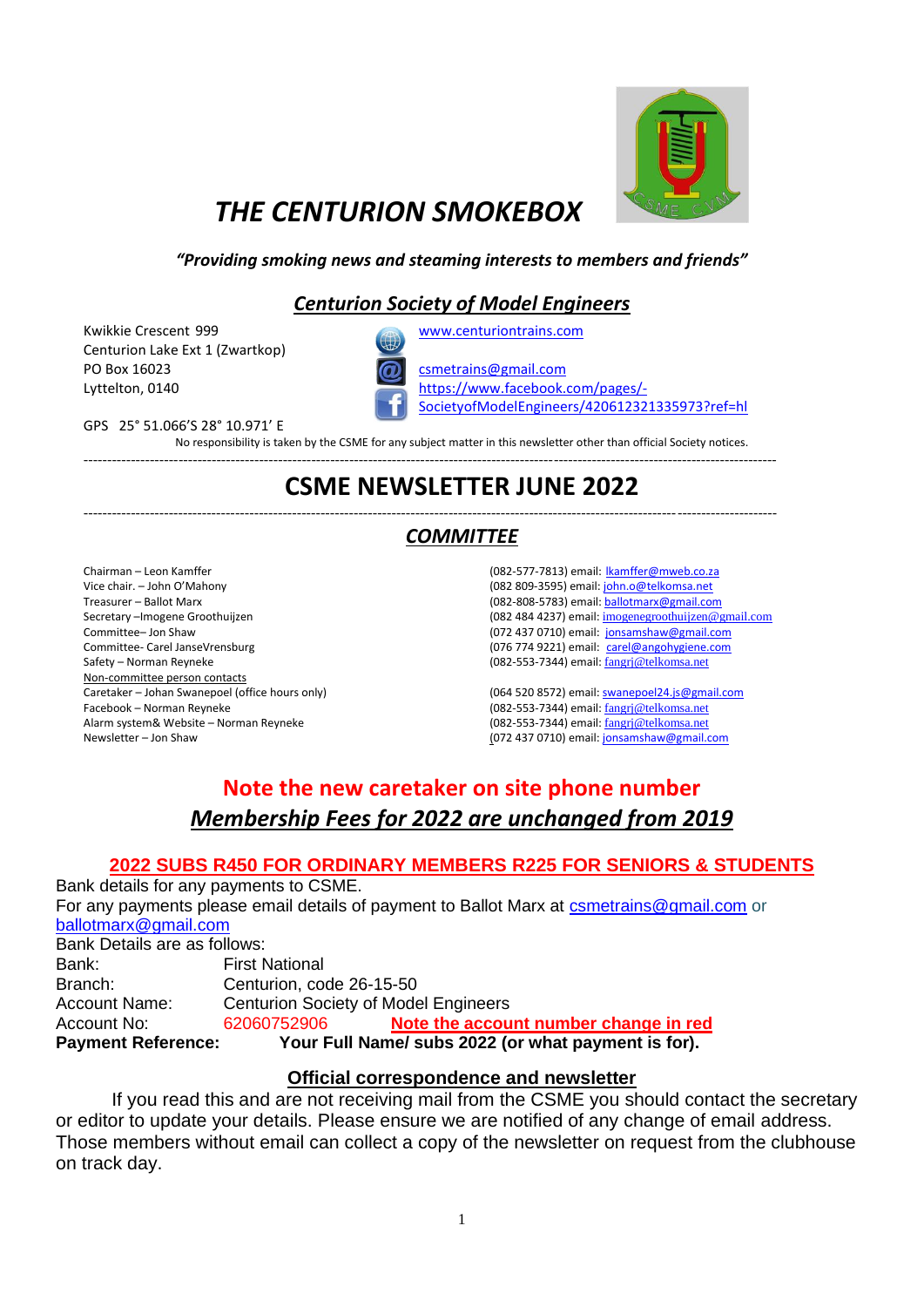### **Next Club Meetings**

The Saturday and Sunday of the 3<sup>rd</sup> Sunday weekend of the month will again resume as the member's days and that Sunday also being steam Sunday for the public. This month the 16<sup>th</sup> to 19<sup>th</sup> of June will be the member's weekend. 16<sup>th</sup> & 19<sup>th</sup> open to public, 17<sup>th</sup> &18<sup>th</sup> Members, and guests only. 17<sup>th</sup> and 18<sup>th</sup> are an opportunity for unlicensed persons to drive the locos. Members are welcome any other time by arrangement with Swannie [064 520 8572](mailto:064%20520%208572). The gates are again operational for members by cellphone, members contact Norman Reyneke to be added to the gate motor list.

### **Obituary**

From the grapevine the sad news came that Charles Wright of the Bloemfontein Society recently passed away CSME and members offer condolences to family and friends.

### **Future Planning**

The following dates have been reserved specifically for member days at the track site. These are public holiday weekends. Please diarise these and attend as we do not plan to open to the public (except the Sundays), just members, family, and guests, so please support us to make the reservations worthwhile**. June 16th to 19th** inclusive, August 6th to 9th inclusive, September 24<sup>th</sup> & 25<sup>th</sup>. These dates will be an opportunity for children to drive if accompanied by a licenced member. Some members will camp on site June 16<sup>th</sup> to 19<sup>th</sup> so arrange with the caretaker if you also wish to camp.

## **Chairman's Chatter**

Apart from a few days with colder weather public attendance was good during May. We had had a steam loco or 2 out every Sunday.

We approached the City Council for plans to raise the caretakers flat and were requested to follow the full building plan route which will definitely take a while.

Good news is that we started with the raised track, and plan to have the first few meters done so that we can confirm our designs. Extra help will always be welcome, and we can book a few Saturday work parties to speed things up.

The old steaming bay area in front of the storage has been completed, and allover small improvements to our grounds take place.

We plan a members long weekend from the 16<sup>th</sup> to the 19<sup>th</sup> of June, with public running on the 16th and the Sunday. Friday and Saturday are reserved for members, family, and guests only. Weather permitting, we can have an early braai on the Saturday. Please come and enjoy the weekend. An ideal opportunity to try out one of the steam locos, and for non-licensed persons to get a bit of driving practice.

## **Secretary's bit**

If you receive this in time, please support our member's day on Saturday, 16 June. This will be a "bring en braai" event. New members are encouraged to make use of this opportunity to get instruction/experience to enable them to add their weight to the drivers' log.

The birthday calendar looks like this: Hudson Taylor, Alex Groothuijzen, Jon Shaw, Andre Janse v Rensburg and Ian Brink. For those you already have had the birthdays, I hope it was a happy day, and best of wishes to the others!

A note to all new members to please collect your name badges from me.

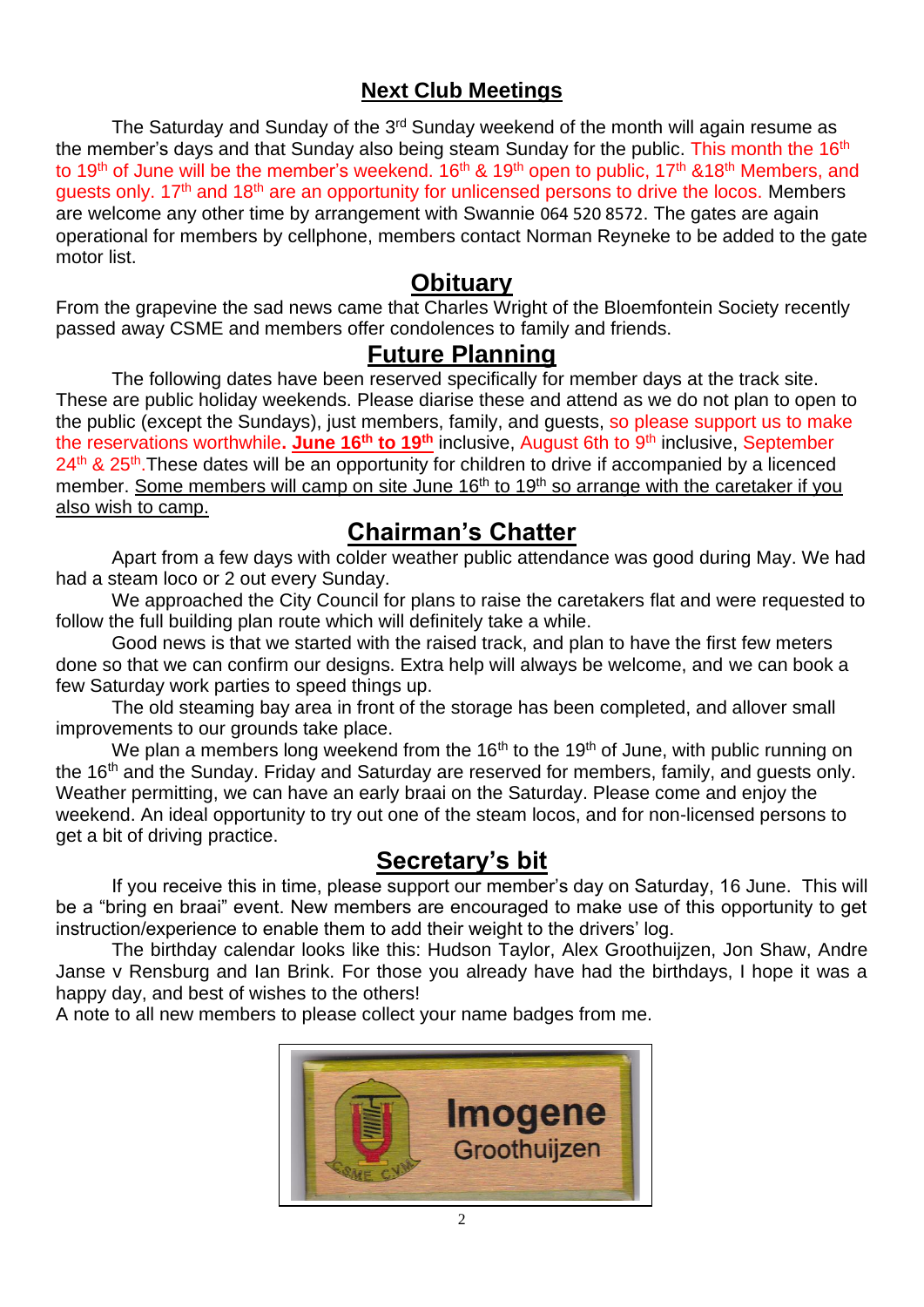### **CSME Member's Whatsapp Group:**

The need was identified by the CSME Committee for a new and more effective communication means for matters relating to the CSME. In addition to the official e-mail distribution list, we would like to test the CSME Members Whatsapp group as a way of communicating information regarding the CSME activities and official business. The group will be a "broadcast only" group, meaning group members will only be able to receive messages. The committee will ensure that messages will be CSME related only and to the point. This is needed to save data and unnecessary clutter on members' phones. If any detail or additional info and communications are required regarding a post, please feel free to contact any of the committee members via direct message on whatsapp. This includes if members have information regarding the club and club members, that they would like to share with fellow club members. If any members are not added to the group yet, please whatsapp your details to Carel Janse van Rensburg at 0767749221, and he will add you to the group. Feedback and suggestions are always welcome.

# **Track and grounds**



Ground raised for container **payed steaming bay** 





Start of raised track showing track supports. Raised track route around the lower dam

From the above photos can be seen a lot of work going on for improvements. Next month should show quite a lot of progress on these projects.

# **Who is doing what?**

Send the editor some news and photos of progress in your workshops for the july issue.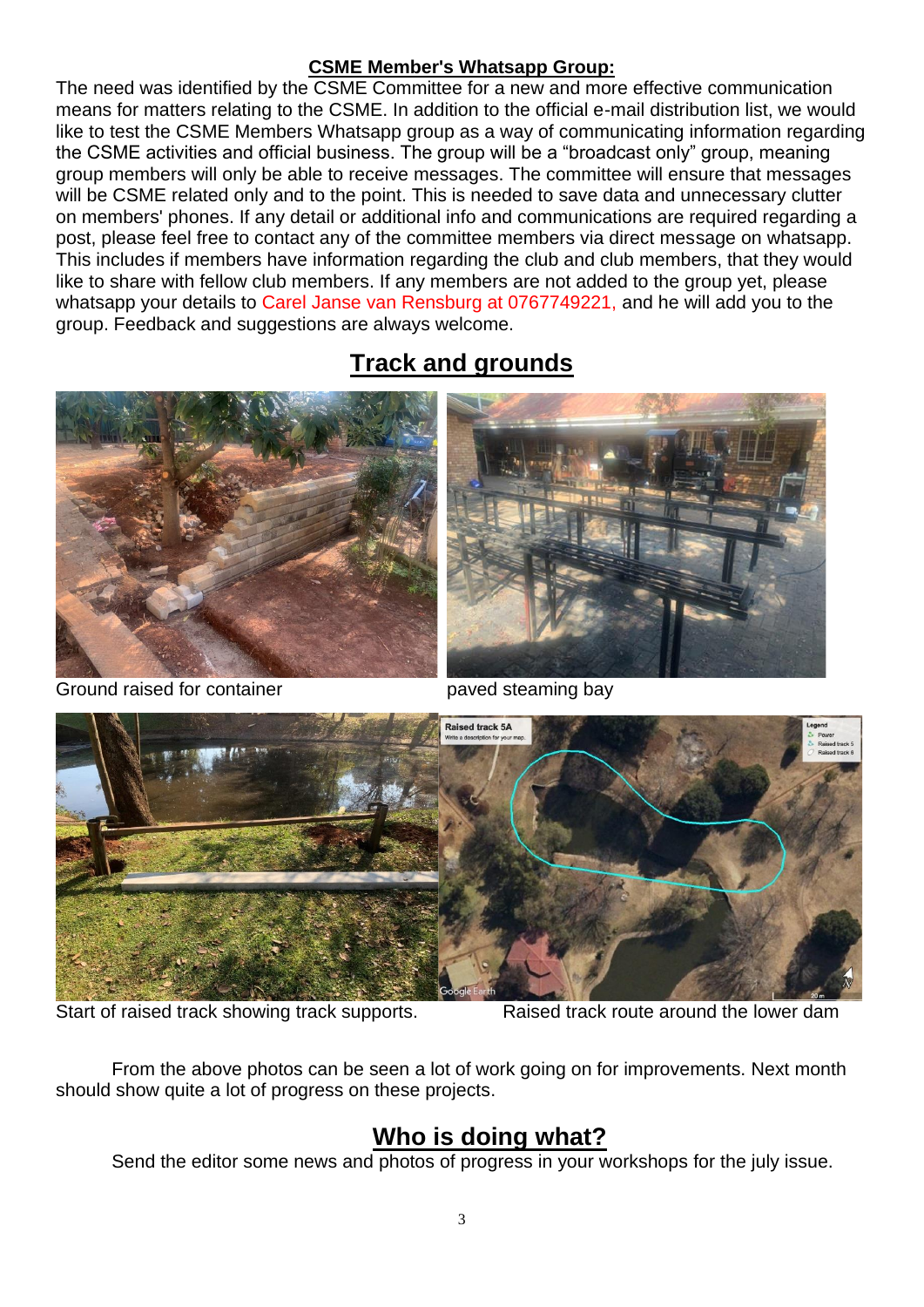## *Tuesday and Saturday Gangs*

The repairing and raising of the flood damaged campers power outlet box Has been done ready for June 16<sup>th</sup>. Maintenance of CSME assets is first priority each session. Then a lot of work is done by the faithful few on the various improvements taking place.

Security flood lights have been installed in places, and much work is being done on our security arrangements after the theft of movement detectors.

Progress is being made on the raised track with the Tuesday gang making and welding up the track supports as can be seen from the above photos.

 Due to all the other work time has not yet been found to give attention to tree trimming and clearing around the keiapple bushes or planting of new keiapples and trees.

## **For sale & Wanted**

**Ben smith** @ [ben@thesmithfamily.co.za](mailto:ben@thesmithfamily.co.za) has for sale a Clayton steam lorry chassis and a whole lot of made parts, also a frame and parts for a Fowler 0 4 0 steam locomotive. There is also a frame and aluminium wheels for a bandsaw. No price quoted.

**Hannes Paling** @ [japeng@mweb.co.za](mailto:japeng@mweb.co.za) has the following for sale.

Small shaper, V block for mounting on face plate, 3 & 4 jaw chucks for Myford,

"Tos" 125mm self centering 4 jaw, back plate mounting, "Tos" 125mm 3 jaw, back plate mounting.

**Kevin Mey, 0822234581** has parts suitable for a 3½" gauge locomotive, willing to swap for a car battery.